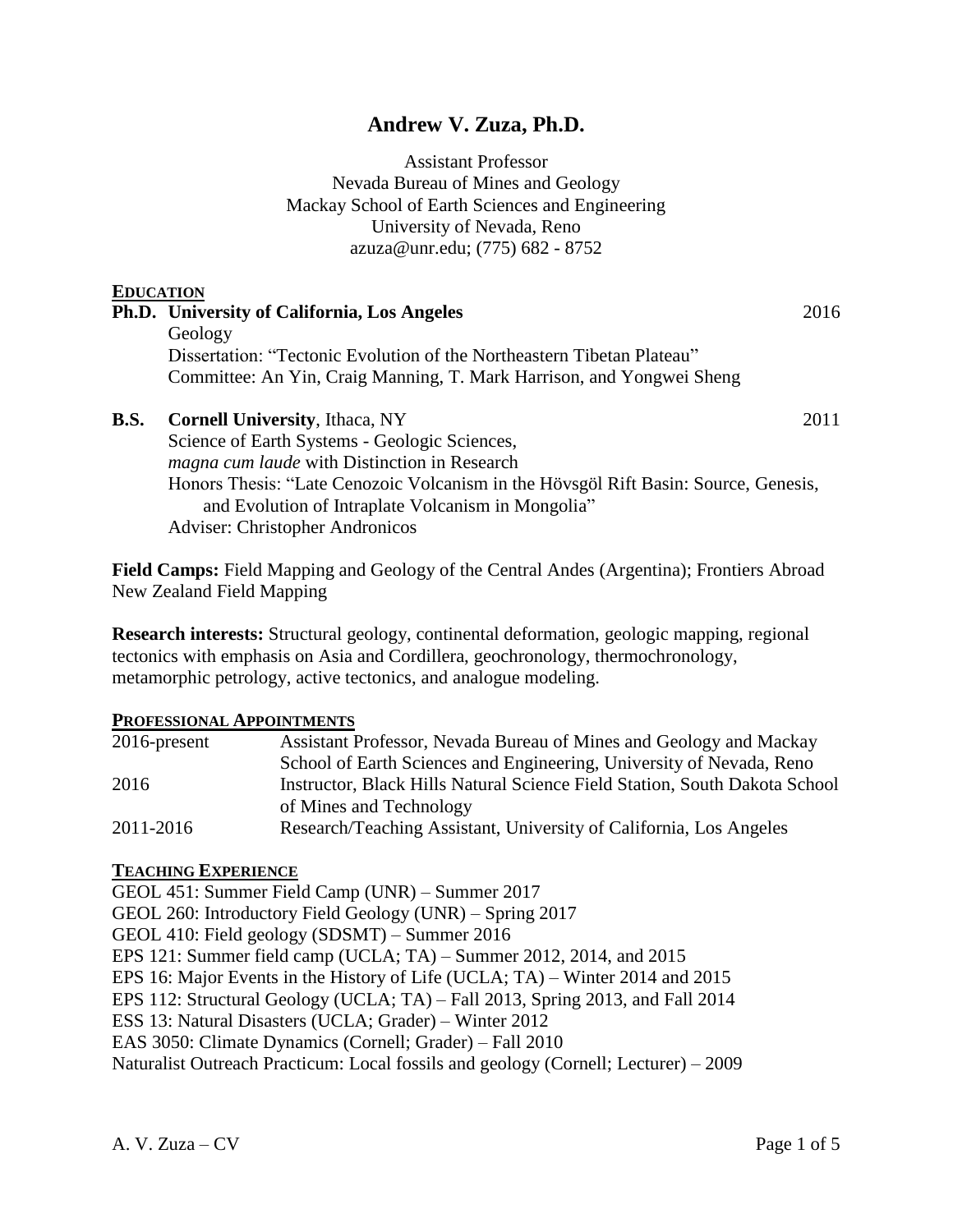#### **RESEARCH GRANTS/AWARDS**

- 2017 New Scholarly Endeavor Grant: "What Can a Tilted Pluton Tell Us about Basin and Range Extension?" (UNR)
- 2017 Structural Mapping around Wells, NV, and Implications for Geothermal Exploration (Lawrence Berkeley National Laboratory)
- 2015 Dissertation Year Fellowship (UCLA)
- 2014 Office of Instructional Development Mini-Grant (UCLA)
- 2014 Graduate Division (AGEP) Professional Development Award (UCLA)
- 2013 East Asia and Pacific Summer Institutes China Fellow (NSF)
- 2013 Office of Instructional Development Mini-Grant (UCLA)
- 2011 Chancellor's Prize (UCLA)
- 2011 Chester Buchanan Memorial Award (Cornell)
- 2011 Academic Excellence Award in the Science of Earth Systems major (Cornell)
- 2010 Engineering Learning Initiatives (Cornell)
- 2010 Keck-ExxonMobil Enhanced grant (Keck)
- 2010 Keck Geology Undergraduate Research (Keck)

#### **SERVICE AND OTHER PROFESSIONAL ACTIVITIES**

Primary convener for AGU Fall Meeting session "Linking crustal deformation at multiple temporal and spatial scales in the Himalayan-Tibetan collisional orogen" (2017)

- Early Career Geoscience Faculty workshop Association of Geoscience Teachers (2017)
- Nevada Petroleum and Geothermal Society Student Research Grant Committee (2017)

Reviewer and editor of NBMG Report 56: "Geology and Geophysics of White Pine and Lincoln

Counties, Nevada, and Adjacent Parts of Nevada and Utah: The Geologic Framework

- of Regional Groundwater Flow Systems." 146 pp., 4 plates (2017)
- UNR Graduate Student Association Fall Poster Symposium judge (2016)
- Earth Science Week Open House and Fieldtrip leader (2016)

Field Conference: Tectonic Evolution of the North American Cordillera organizer (2015-2016) Fiat lux seminars (UCLA) organizer (2012-2015)

Reviewer for Tectonophysics and EPSL (since 2013), Nature Scientific Reports (since 2016), Geology (since 2016), Marine and Petroleum Geology (since 2016), Journal of

Geophysical Research (2017), and Tectonics (2017)

Earth, Planetary, and Space Sciences Colloquium (UCLA) coordinator (2013)

#### **MEMBERSHIP OF SCIENTIFIC ASSOCIATIONS**

Geological Society of America – 2010 to present American Geophysical Union – 2011 to present Geological Society of Nevada – 2016 to present Nevada Petroleum and Geothermal Society – 2017

#### **PUBLICATIONS AND MANUSCRIPTS**

#### *Published papers*

- **9. Zuza, A. V.**, and Yin, A., accepted, Balkatach hypothesis: A new model for the evolution of the Pacific, Tethyan, and Paleo-Asian oceanic domains: Geosphere.
- 8. Wu, C., **Zuza, A. V.**, Yin, A., Liu, C., Reith, R. C., Zhang, J., Liu, W., and Zhou, Z., 2017, Geochronology and geochemistry of Neoproterozoic granitoids in the central Qilian Shan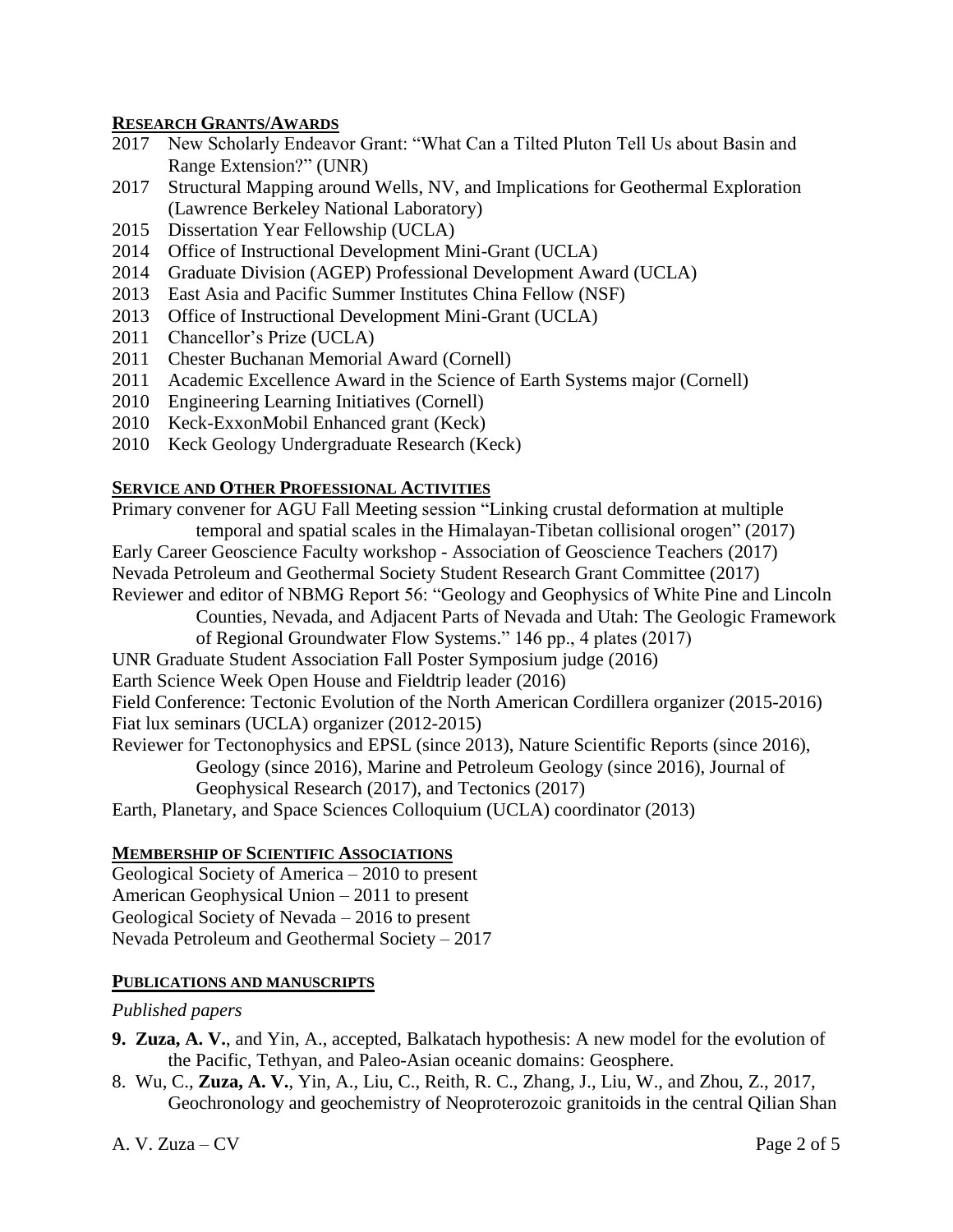of northern Tibet: Reconstructing the Amalgamation Processes and Tectonic History of Asia: Lithosphere, in press.

- 7. Wu, C., Wang, B., Zhou, Z., Wang, G., **Zuza, A. V.**, Liu, C., Jiang, T., Liu, W., and Ma, S., 2017, The relationship between magma and mineralization in Chaobuleng iron polymetallic deposit, Inner Mongolia: Gondwana Research, v. 45, p. 228-253.
- **6. Zuza, A. V.**, Yin, A., Lin, J., Sun, M., 2017, Spacing and strength of active continental strikeslip faults: Earth and Planetary Science Letters, v. 457, p. 49-62.
- **5. Zuza, A. V.**, Yin, A., 2016, Continental deformation accommodated by non-rigid passive bookshelf faulting: An example from the Cenozoic tectonic development of northern Tibet: Tectonophysics, v. 677-678, p. 227-240.
- **4. Zuza, A. V.**, Cheng, X., Yin, A., 2016, Testing models of Tibetan Plateau formation with Cenozoic shortening estimates across the Qilian Shan-Nan Shan thrust belt: Geosphere, v. 12, no. 2, p. 501-532.
- 3. Yin, A., **Zuza, A. V.**, Pappalardo, R. T., 2016, Mechanics of evenly spaced strike-slip faults and its implications for the formation of tiger-stripe fractures on Saturn's moon Enceladus: Icarus, v. 266, p. 204-216.
- 2. Wu, C., Yin, A., **Zuza, A. V.**, Zhang, J., Liu, W., Ding, L., 2016, Pre-Cenozoic Geologic History of the Central and Northern Tibetan Plateau and the Role of Wilson Cycles in Constructing the Tethyan Orogenic System: Lithosphere, v. 8, no. 3, p. 254-292.
- 1. Gao, R., Wang, H., Yin, A., Kang, Z., **Zuza, A. V.**, Li, W., Xiong, X., 2013, Tectonic Development of the northeastern Tibetan Plateau as constrained by high-resolution deep seismic-reflection data: Lithosphere, v. 5, no. 6, p. 555-574.

### *Manuscripts in revision or review*

- 4. Zhang, Y., Zhang, J., Chen, X., and **Zuza A. V.**, in review, Early Paleozoic Tectonic Setting of the Xiangshan Group in the eastern Hexi Corridor, NW China: Constraints from chert geochemistry and sedimentary analysis: Gondwana Research.
- 3. Li, B., Chen, X., **Zuza, A. V.**, Hu, D., Huang, P., and Xu, S., in review, Cenozoic cooling history of the North Qilian Shan, northern Tibetan Plateau, and middle Miocene initiation of the Haiyuan fault: Constraints from apatite- and zircon-fission track thermochronology: Lithosphere.
- **2. Zuza, A. V.**, and Carlson, C. W., in revision, What can strike-slip fault spacing tell us about the plate boundary of western North America?: Geophysical Research Letters.
- **1. Zuza, A. V.**, Wu. C., Reith R. C., Yin, A., Li, J., Zhang, J., Zhang, Y., Wu, L., and Liu, W., in revision, Tectonic evolution of the Qilian Shan: A Paleozoic orogen reactivated in the Cenozoic: Geological Society of America Bulletin.

## *Non-peer reviewed works: theses and fieldtrip guides*

- 4. Koehler, R. D., **Zuza, A. V.**, Faulds, J. E., 2016, A River Runs Through It—Geology along the Truckee River Valley from Reno to Pyramid Lake: Nevada Bureau of Mines and Geology Education Series Fieldtrip Guide, E-59, 19 pp.
- **3. Zuza, A. V.**, 2016, Tectonic Evolution of the Northeastern Tibetan Plateau [Ph.D. Dissertation]: University of California, Los Angeles, 521 pp.
- **2. Zuza, A. V.**, 2011, Late Cenozoic Volcanism in the Hövsgöl Rift Basin: Source, Genesis, and Evolution of Intraplate Volcanism in Mongolia [B.S. Honor Thesis]: Cornell University, 31 pp.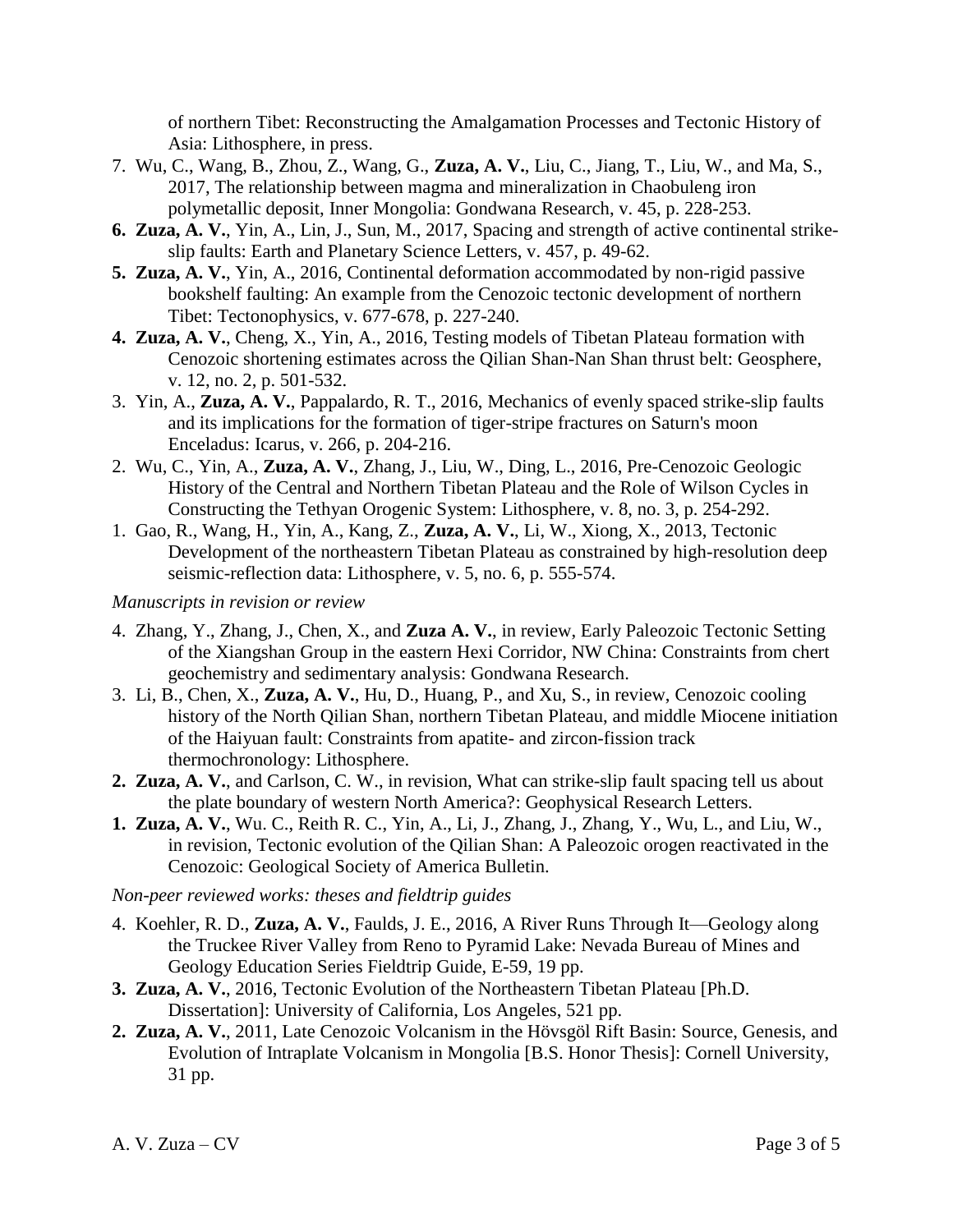**1. Zuza, A.**, Bat-Erdence, A., 2011, Late Cenozoic Volcanism in the Hövsgöl Rift Basin: Source, Genesis, and Evolution of Intraplate Volcanism in Mongolia, in Keck Geology Consortium Proceedings of the Twenty-Fourth Annual Keck Research Symposium in Geology, edited by Varga, R. J., p. 272-280.

## **ABSTRACTS AND PRESENTATIONS**

#### *Oral Presentations*

- **12. Zuza\*, A. V.**, 2017, Tectonic evolution of the Qilian Shan, North Tibet: Some Paleozoic and Cenozoic perspectives: Seminar, Chinese Academy of Geological Sciences, Beijing, China, August 2017.
- **11. Zuza\*, A. V.**, 2016, Testing Tibetan Plateau formation models: Insights from the Qilian Shan-Nan Shan thrust belt: University of Nevada, Reno, NV, March 2016.
- **10. Zuza, A. V.**, Yin, A., Wu, C., 2015, The Neoproterozoic-Paleozoic tectonic history of the Qilian Shan and its control on the development of the Tibetan Plateau's northern margin: GSA Abstracts with Programs, v.47, n. 7.
- 9. Yin, A., **Zuza, A. V.**, Lin, J., 2015, Strike-slip Fault Spacing and Insights into Continental Tectonics: Seismology-tectonics seminar, Department of Earth and Space Sciences, University of California, Los Angeles, CA, October 2015.
- **8. Zuza\*, A. V.**, 2015, Cenozoic tectonic evolution of the northeastern Tibetan Plateau: Insights from the Qilian Shan thrust belt: Caltech Geology Club Seminar, Pasadena, CA.
- **7. Zuza, A. V.**, Yin, A., 2014, Initial and Boundary Conditions for the Evolution of the Central Asian Orogenic System (CAOS): The Balkatach Hypothesis: GSA Abstracts with Programs, v. 46, n. 6, p.789
- **6. Zuza, A. V.**, Yin, A., 2013, Ductile bookshelf faulting: A new kinematic model for Cenozoic deformation in northern Tibet: AGU Fall Meeting Abstracts, v. 1, p. 2.
- **5. Zuza, A. V.**, Yin, A., 2013, Testing the TWINS hypothesis: Were Greater North China and Laurentia linked in the Archean and Proterozoic?: GSA Abstracts with Programs, v. 45, n. 7, p. 463.
- **4. Zuza, A. V.**, Zhang, Y., Wu, C., Gao, R., Yin, A., Liu, W., 2013, Tectonic history of the Tibetan Plateau: Insights from the Qilian Shan-Nan Shan thrust belt: EAPSI ceremony, Beijing, China, August 2013.
- **3. Zuza, A. V.**, Yin, A., 2013, The Greater China: A Sequential Palinspastic Reconstruction through the Phanerozoic: GSC-GSA Joint Meeting, Chengdu, China, June 2013.
- **2. Zuza\*, A. V.**, Reith, R. C., 2012, Tectonic Evolution of the Qilian Shan in Northern Tibet: A Paleozoic Orogen Reactivated in the Cenozoic: Seismology-tectonics seminar, Department of Earth and Space Sciences, University of California, Los Angeles, CA, October 2012.
- **1. Zuza, A.**, Andronicos, C. L., Kay, S. M., 2011, Late Cenozoic Volcanism in the Hövsgöl Rift Basin: Source, Genesis, and Evolution of Intraplate Volcanism in Mongolia: Keck Geology Consortium, Schenectady, New York, April 2011.

\*Indicates invited talk or colloquium seminar

#### *Poster Presentations*

**13. Zuza, A. V.**, Li, B., Tremblay, M. M., Chen, X., Shuster, D. L., and Yin, A., 2016, Cenozoic Development of the Northern Tibetan Plateau and the Onset of Thrust and Strike-slip Faulting: Constraints from Apatite and Zircon (U-Th)/He and Fission-Track Thermochronometry: AGU Fall Meeting Abstracts.